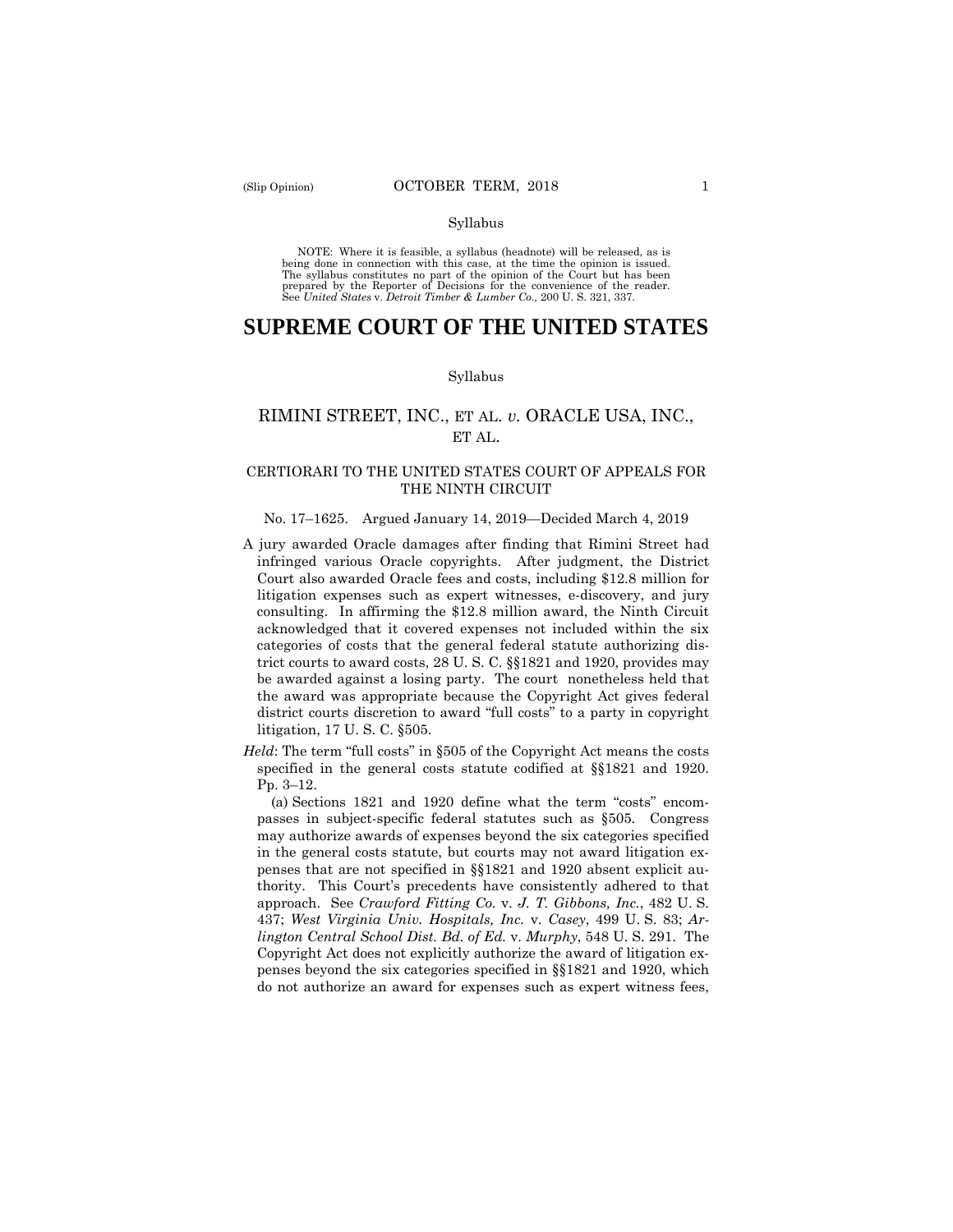#### Syllabus

e-discovery expenses, and jury consultant fees. Pp. 3–6.

(b) Oracle's counterarguments are not persuasive. First, Oracle argues that the word "full" authorizes courts to award expenses beyond the costs specified in §§1821 and 1920. The term "full" is an adjective that means the complete measure of the noun it modifies. It does not, therefore, alter the meaning of the word "costs" in §505. Rather, "full costs" are all the "costs" otherwise available under the relevant law.

Second, Oracle maintains that the term "full costs" in the Copyright Act is a historical term of art that encompasses more than the "costs" listed in §§1821 and 1920. Oracle argues that Congress imported the meaning of the term "full costs" from the English copyright statutes into the Copyright Act in 1831. It contends that the 1831 meaning of "full costs" allows the transfer of all expenses of litigation, beyond those specified in any costs schedule, and overrides anything that Congress enacted in the Fee Act of 1853 or any subsequent costs statute. Courts need not, however, undertake extensive historical excavation to determine the meaning of costs statutes. See *Crawford Fitting Co.*, 482 U. S., at 445. In any event, Oracle has not shown that the phrase "full costs" had an established meaning in English or American law that covered more than the full amount of the costs listed in the applicable costs schedule. Case law since 1831 also refutes Oracle's historical argument.

Third, Oracle advances a variety of surplusage arguments. According to Oracle, after Congress made the costs award discretionary in 1976, district courts could award any amount of costs up to 100 percent, and so Rimini's reading of the word "full" now adds nothing to "costs." Because Congress would not have intended "full" to be surplusage, Oracle contends, Congress must have employed the term "full" to mean expenses beyond the costs specified in §§1821 and 1920. But even if the term "full" lacked any continuing significance after 1976, the meaning of "costs" did not change. Oracle's interpretation would also create its own redundancy problem by rendering the second sentence of §505—which covers attorney's fees—largely redundant because §505's first sentence presumably would already cover those fees. Finally, Oracle's argument, even if correct, overstates the significance of statutory surplusage and redundancy. See, *e.g.*, *Marx* v. *General Revenue Corp.*, 568 U. S. 371, 385. Pp. 6–11.

879 F. 3d 948, reversed in part and remanded.

KAVANAUGH, J., delivered the opinion for a unanimous Court.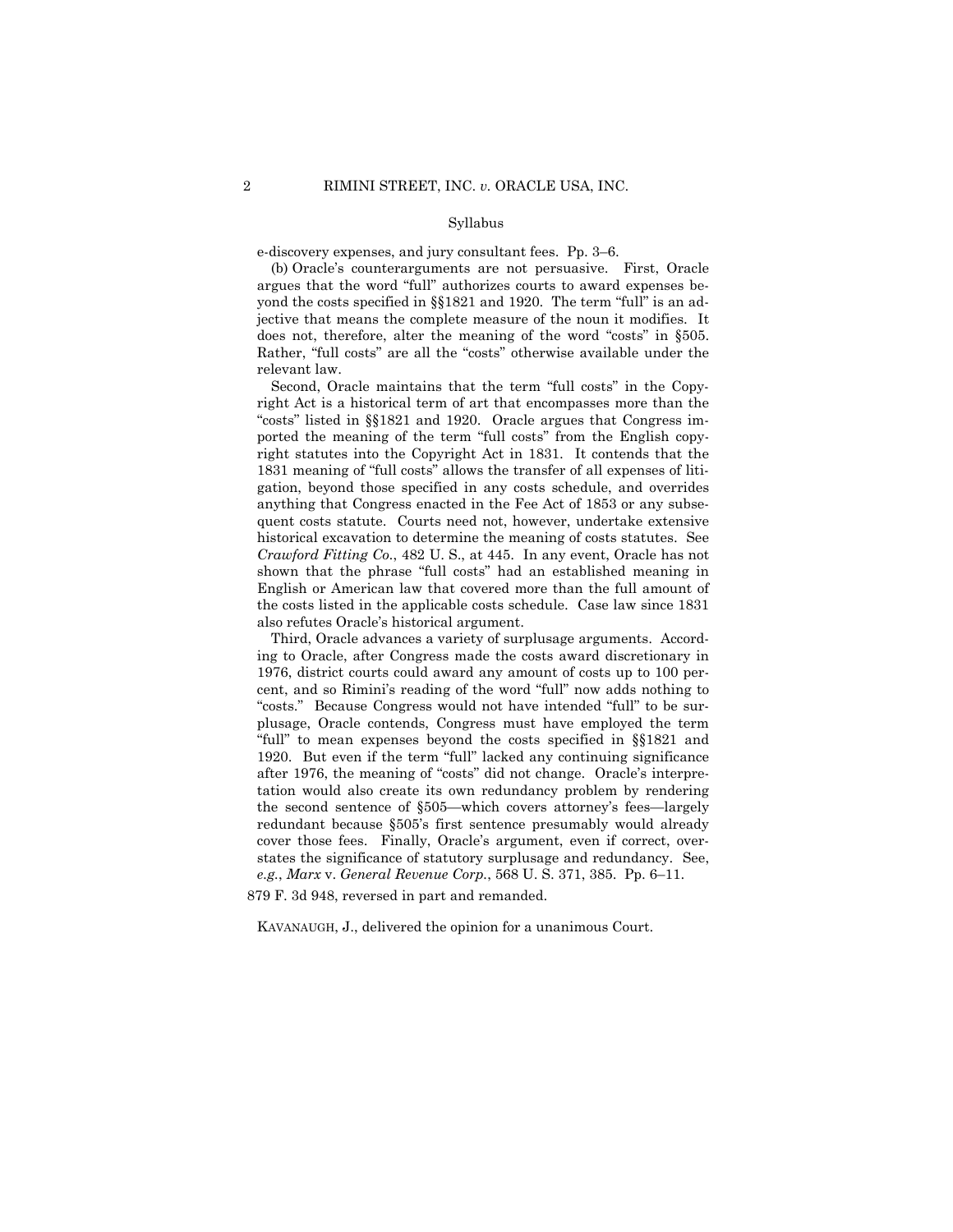preliminary print of the United States Reports. Readers are requested to notify the Reporter of Decisions, Supreme Court of the United States, Wash- ington, D. C. 20543, of any typographical or other formal errors, in order that corrections may be made before the preliminary print goes to press. NOTICE: This opinion is subject to formal revision before publication in the

## $\frac{1}{2}$  ,  $\frac{1}{2}$  ,  $\frac{1}{2}$  ,  $\frac{1}{2}$  ,  $\frac{1}{2}$  ,  $\frac{1}{2}$  ,  $\frac{1}{2}$ **SUPREME COURT OF THE UNITED STATES**

## $\frac{1}{2}$  ,  $\frac{1}{2}$  ,  $\frac{1}{2}$  ,  $\frac{1}{2}$  ,  $\frac{1}{2}$  ,  $\frac{1}{2}$ No. 17–1625

# RIMINI STREET, INC., ET AL., PETITIONERS *v.*  ORACLE USA, INC., ET AL.

## ON WRIT OF CERTIORARI TO THE UNITED STATES COURT OF APPEALS FOR THE NINTH CIRCUIT

## [March 4, 2019]

## JUSTICE KAVANAUGH delivered the opinion of the Court.

The Copyright Act gives federal district courts discretion to award "full costs" to a party in copyright litigation. 17 U. S. C. §505. In the general statute governing awards of costs, Congress has specified six categories of litigation expenses that qualify as "costs." See 28 U. S. C. §§1821, 1920. The question presented in this case is whether the Copyright Act's reference to "full costs" authorizes a court to award litigation expenses beyond the six categories of "costs" specified by Congress in the general costs statute. The statutory text and our precedents establish that the answer is no. The term "full" is a term of quantity or amount; it does not expand the categories or kinds of expenses that may be awarded as "costs" under the general costs statute. In copyright cases, §505's authorization for the award of "full costs" therefore covers only the six categories specified in the general costs statute, codified at §§1821 and 1920. We reverse in relevant part the judgment of the U. S. Court of Appeals for the Ninth Circuit, and we remand the case for further proceedings consistent with this opinion.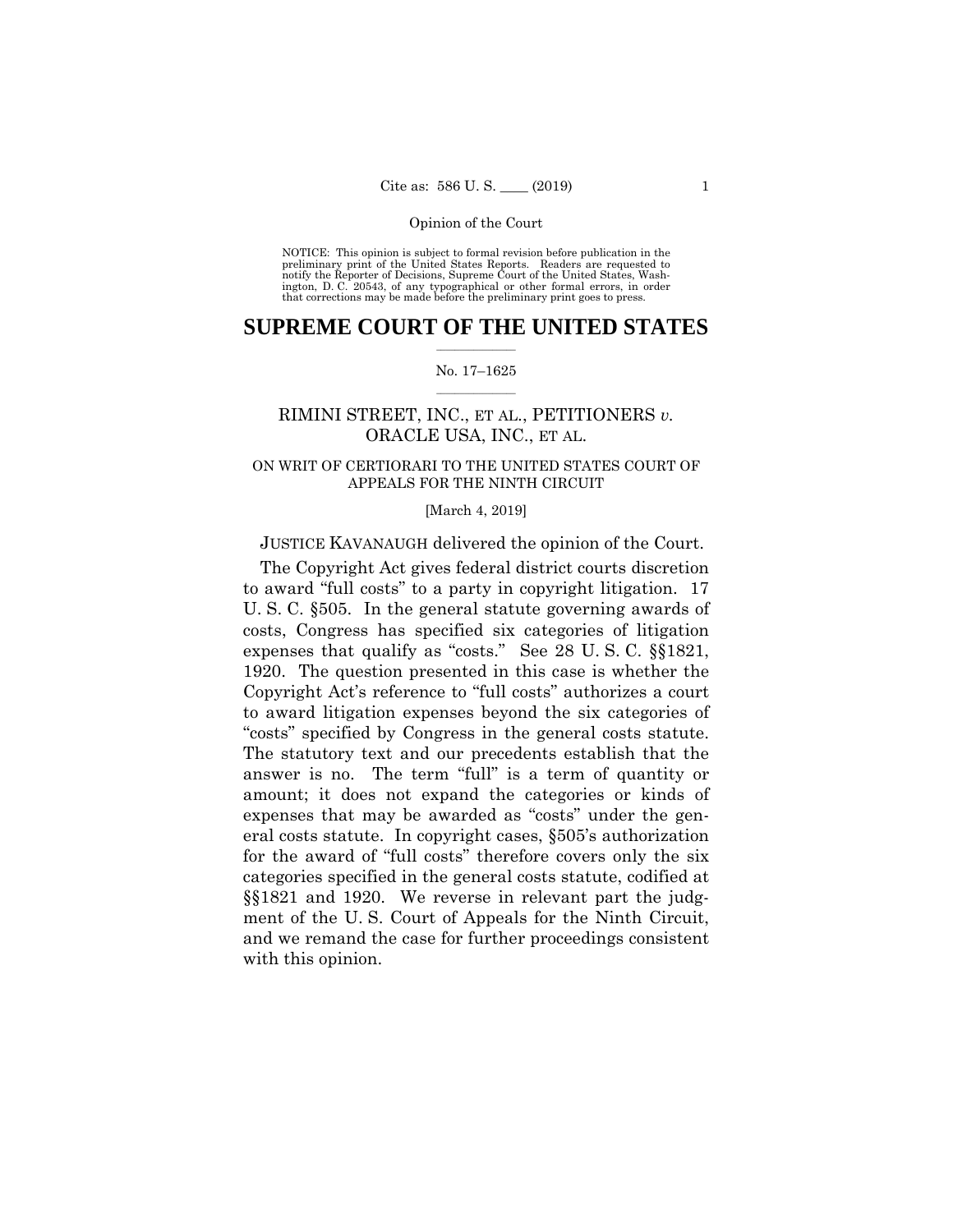I

Oracle develops and licenses software programs that manage data and operations for businesses and non-profit organizations. Oracle also offers its customers software maintenance services.

Rimini Street sells third-party software maintenance services to Oracle customers. In doing so, Rimini competes with Oracle's software maintenance services.

Oracle sued Rimini and its CEO in Federal District Court in Nevada, asserting claims under the Copyright Act and various other federal and state laws. Oracle alleged that Rimini, in the course of providing software support services to Oracle customers, copied Oracle's software without licensing it.

A jury found that Rimini had infringed various Oracle copyrights and that both Rimini and its CEO had violated California and Nevada computer access statutes. The jury awarded Oracle \$35.6 million in damages for copyright infringement and \$14.4 million in damages for violations of the state computer access statutes. After judgment, the District Court ordered the defendants to pay Oracle an additional \$28.5 million in attorney's fees and \$4.95 million in costs; the Court of Appeals reduced the latter award to \$3.4 million. The District Court also ordered the defendants to pay Oracle \$12.8 million for litigation expenses such as expert witnesses, e-discovery, and jury consulting.

That \$12.8 million award is the subject of the dispute in this case. As relevant here, the U. S. Court of Appeals for the Ninth Circuit affirmed the District Court's \$12.8 million award. The Court of Appeals recognized that the general federal statute authorizing district courts to award costs, 28 U. S. C. §§1821 and 1920, lists only six categories of costs that may be awarded against the losing party. And the Court of Appeals acknowledged that the \$12.8 million award covered expenses not included within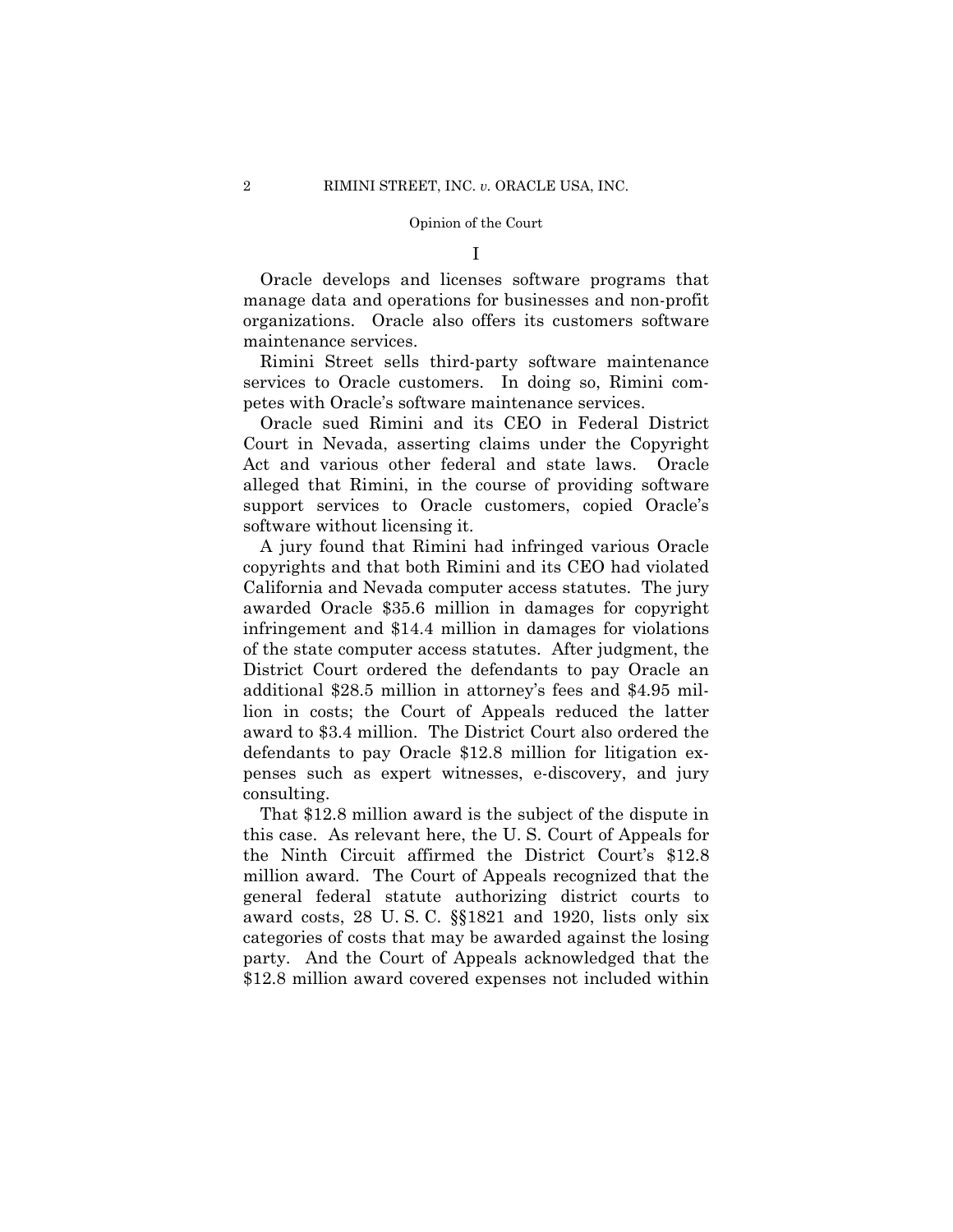those six categories. But the Court of Appeals, relying on Circuit precedent, held that the District Court's \$12.8 million award for additional expenses was still appropriate because §505 permits the award of "full costs," a term that the Ninth Circuit said was not confined to the six categories identified in §§1821 and 1920. 879 F. 3d 948, 965−966 (2018).

We granted certiorari to resolve disagreement in the Courts of Appeals over whether the term "full costs" in §505 authorizes awards of expenses other than those costs identified in §§1821 and 1920. 585 U. S. \_\_\_ (2018). Compare 879 F. 3d, at 965–966; *Twentieth Century Fox Film Corp.* v. *Entertainment Distributing*, 429 F. 3d 869 (CA9 2005), with *Artisan Contractors Assn. of Am.*, *Inc.* v. *Frontier Ins. Co.*, 275 F. 3d 1038 (CA11 2001); *Pinkham* v. *Camex*, *Inc.*, 84 F. 3d 292 (CA8 1996).

# II

Congress has enacted more than 200 subject-specific federal statutes that explicitly authorize the award of costs to prevailing parties in litigation. The Copyright Act is one of those statutes. That Act provides that a district court in a copyright case "in its discretion may allow the recovery of full costs by or against any party other than the United States or an officer thereof." 17 U. S. C. §505.

In the general "costs" statute, codified at §§1821 and 1920 of Title 28, Congress has specified six categories of litigation expenses that a federal court may award as "costs,"1 and Congress has detailed how to calculate the

A

<sup>&</sup>lt;sup>1</sup>The six categories that a federal court may award as costs are:

<sup>&</sup>quot;(1) Fees of the clerk and marshal;

<sup>&</sup>quot;(2) Fees for printed or electronically recorded transcripts necessarily obtained for use in the case;

<sup>&</sup>quot;(3) Fees and disbursements for printing and witnesses;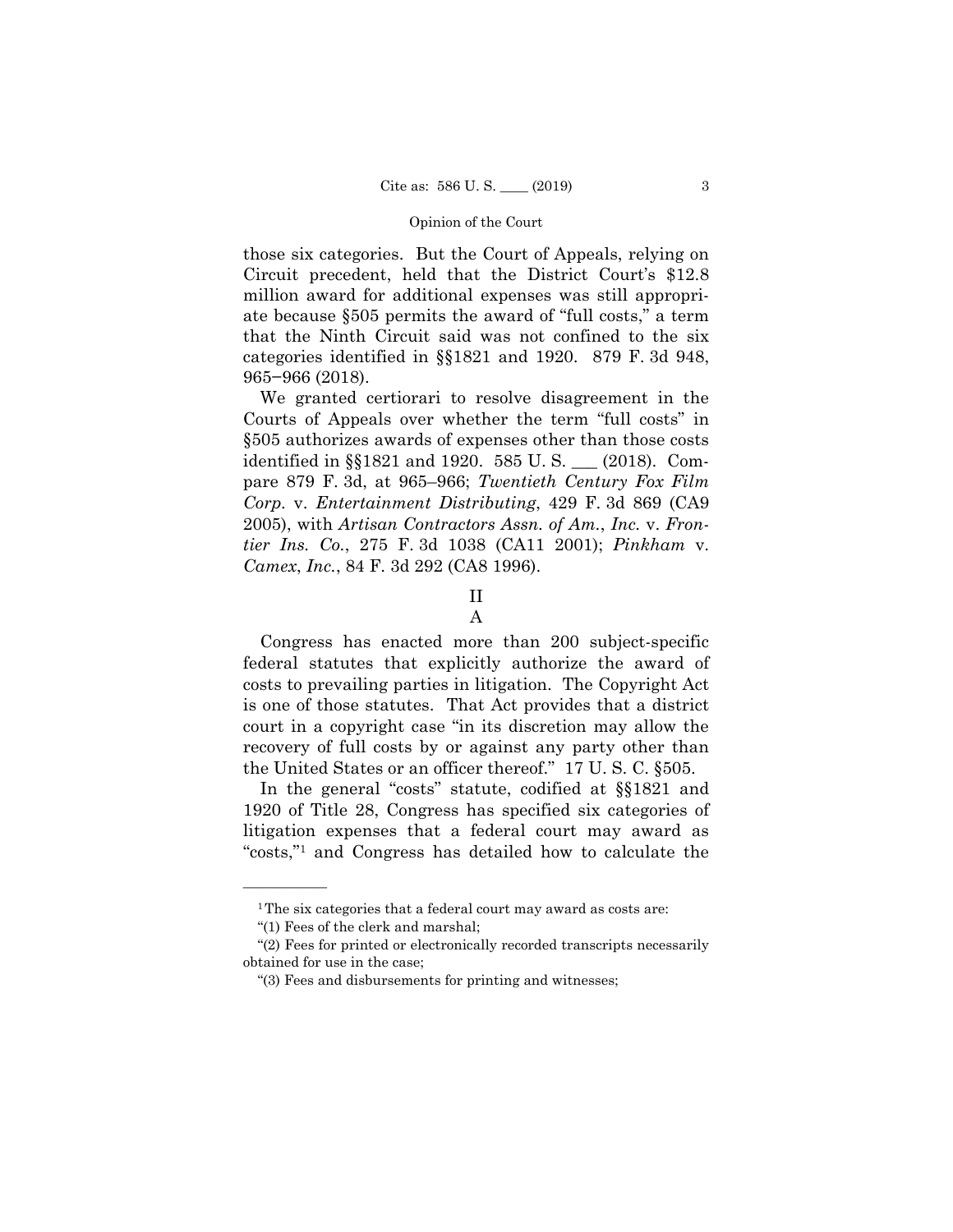amount of certain costs. Sections 1821 and 1920 in essence define what the term "costs" encompasses in the subject-specific federal statutes that provide for an award of costs.

Sections 1821 and 1920 create a default rule and establish a clear baseline against which Congress may legislate. Consistent with that default rule, some federal statutes simply refer to "costs." In those cases, federal courts are limited to awarding the costs specified in §§1821 and 1920. If, for particular kinds of cases, Congress wants to authorize awards of expenses beyond the six categories specified in the general costs statute, Congress may do so. For example, some federal statutes go beyond §§1821 and 1920 to expressly provide for the award of expert witness fees or attorney's fees. See *West Virginia Univ. Hospitals*, *Inc.* v. *Casey*, 499 U. S. 83, 89, n. 4 (1991). Indeed, the Copyright Act expressly provides for awards of attorney's fees as well as costs. 17 U. S. C. §505. And the same Congress that enacted amendments to the Copyright Act in 1976 enacted several other statutes that expressly authorized awards of expert witness fees. See *Casey*, 499 U. S., at 88. But absent such express authority, courts may not award litigation expenses that are not specified in §§1821 and 1920.

Our precedents have consistently adhered to that approach. Three cases illustrate the point.

In *Crawford Fitting Co.* v. *J. T. Gibbons*, *Inc.*, the ques-

<sup>&</sup>quot;(4) Fees for exemplification and the costs of making copies of any materials where the copies are necessarily obtained for use in the case;

<sup>&</sup>quot;(5) Docket fees under section 1923 of this title;

<sup>&</sup>quot;(6) Compensation of court appointed experts, compensation of interpreters, and salaries, fees, expenses, and costs of special interpretation services under section 1828 of this title." 28 U. S. C. §1920.

In addition, §1821 provides particular reimbursement rates for witnesses' "[p]er diem and mileage" expenses.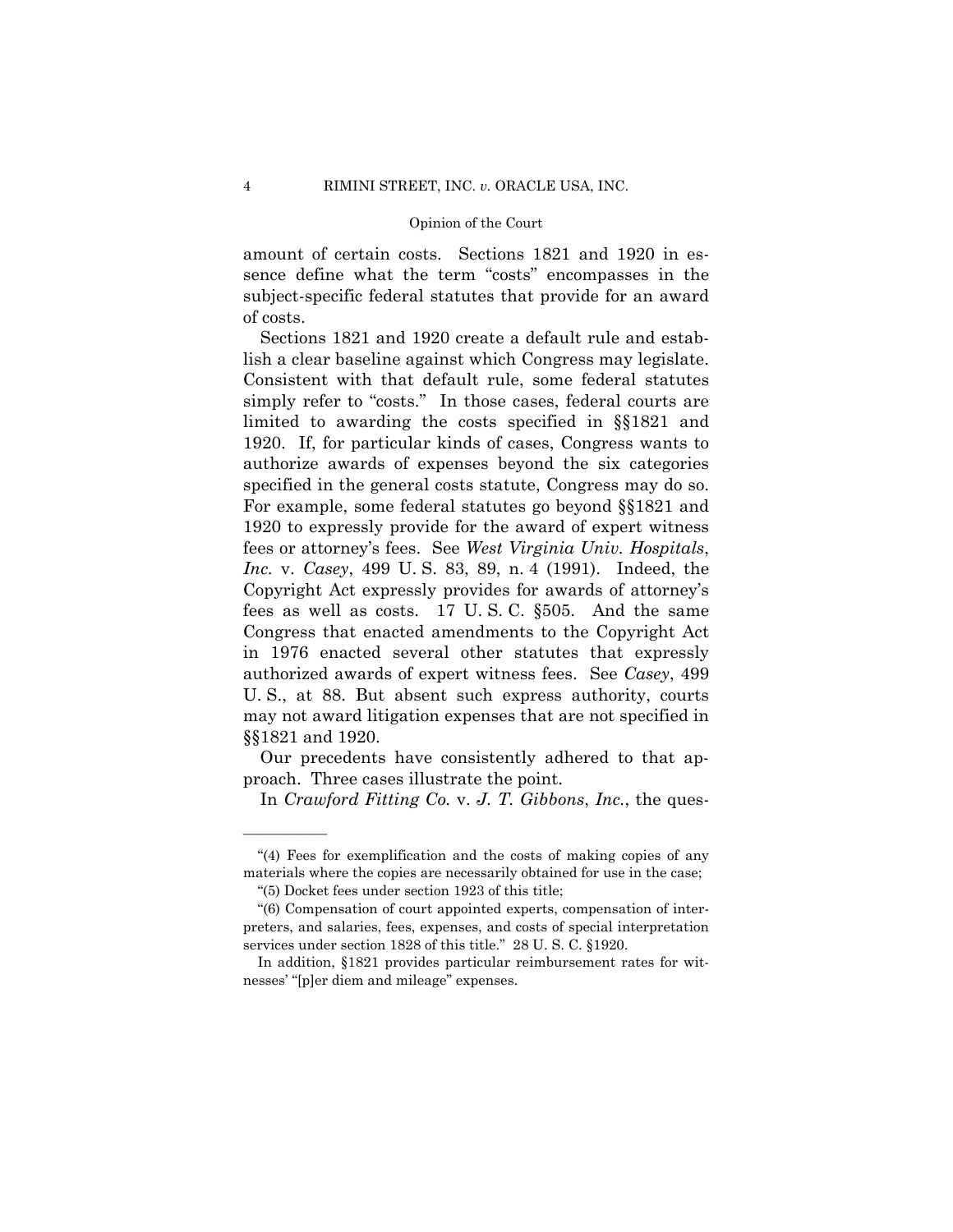tion was whether courts could award expert witness fees under Rule 54(d) of the Federal Rules of Civil Procedure. Rule 54(d) authorizes an award of "costs" but does not expressly refer to expert witness fees. 482 U. S. 437, 441 (1987). In defining what expenses qualify as "costs," §§1821 and 1920 likewise do not include expert witness fees. We therefore held that the prevailing party could not obtain expert witness fees: When "a prevailing party seeks reimbursement for fees paid to its own expert witnesses, a federal court is bound by the limit of §1821(b), absent contract or explicit statutory authority to the contrary." *Id.*, at 439.

In *Casey*, we interpreted 42 U. S. C. §1988, the federal statute authorizing an award of "costs" in civil rights litigation. We described *Crawford Fitting* as holding that §§1821 and 1920 "define the full extent of a federal court's power to shift litigation costs absent express statutory authority to go further." 499 U. S., at 86. In accord with *Crawford Fitting*, we concluded that §1988 does not authorize awards of expert witness fees because §1988 supplies no "'explicit statutory authority'" to award expert witness fees. 499 U. S., at 87 (quoting *Crawford Fitting*, 482 U. S., at 439).

In *Arlington Central School Dist. Bd. of Ed.* v. *Murphy*, we considered the Individuals with Disabilities Education Act, which authorized an award of costs. The question was whether that Act's reference to "costs" encompassed expert witness fees. We again explained that "costs" is "'a term of art that generally does not include expert fees.'" 548 U. S. 291, 297 (2006); see also *Taniguchi* v. *Kan Pacific Saipan*, *Ltd.*, 566 U. S. 560, 573 (2012). We stated: "[N]o statute will be construed as authorizing the taxation of witness fees as costs unless the statute 'refer[s] explicitly to witness fees.'" *Murphy*, 548 U. S., at 301 (quoting *Crawford Fitting*, 482 U. S., at 445).

Our cases, in sum, establish a clear rule: A statute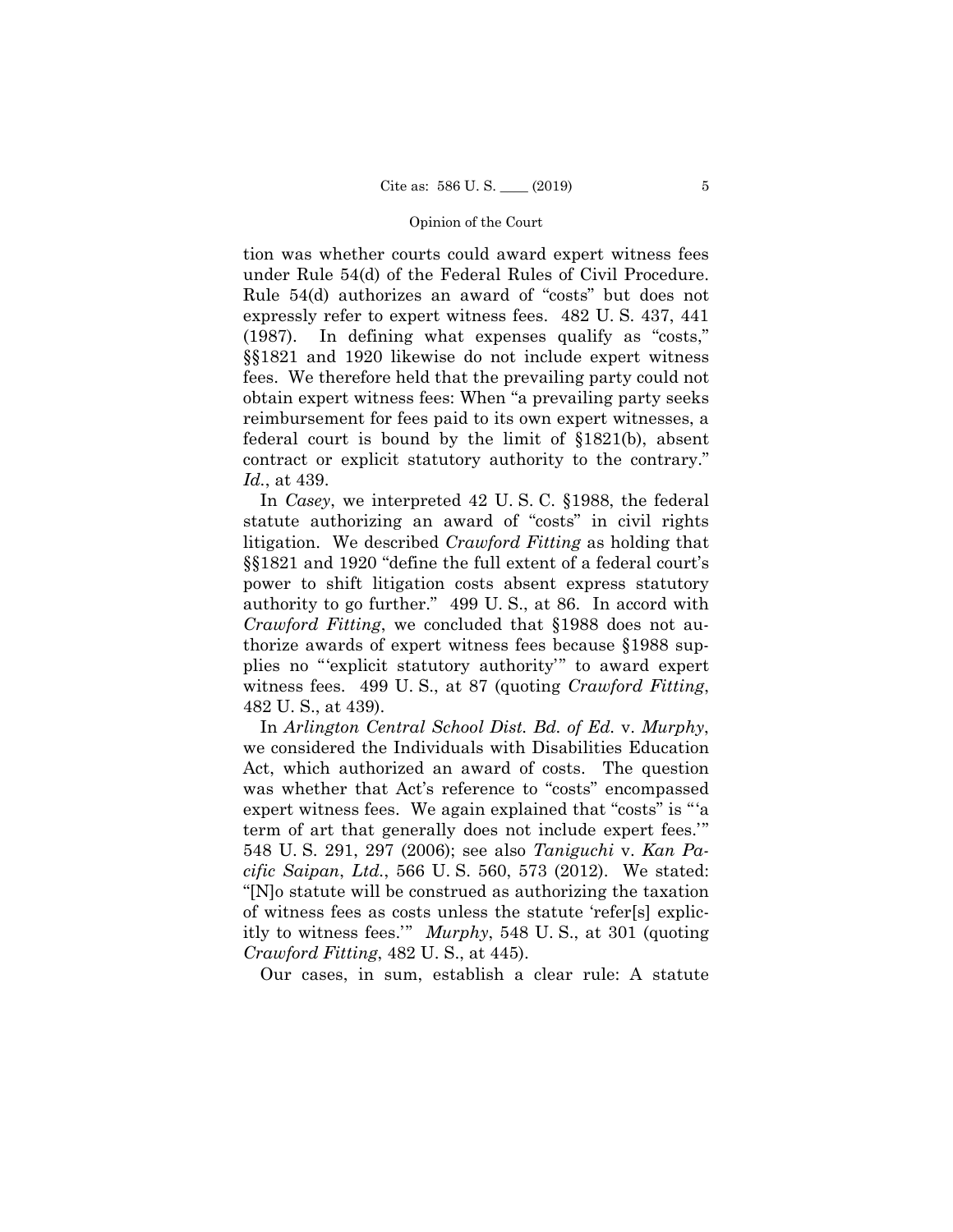awarding "costs" will not be construed as authorizing an award of litigation expenses beyond the six categories listed in §§1821 and 1920, absent an explicit statutory instruction to that effect. See *Murphy*, 548 U. S., at 301 (requiring "'explici[t]'" authority); *Casey*, 499 U. S., at 86 (requiring "'explicit'" authority); *Crawford Fitting*, 482 U. S., at 439 (requiring "explicit statutory authority").

Here, the Copyright Act does not explicitly authorize the award of litigation expenses beyond the six categories specified in §§1821 and 1920. And §§1821 and 1920 in turn do not authorize an award for expenses such as expert witness fees, e-discovery expenses, and jury consultant fees, which were expenses encompassed by the District Court's \$12.8 million award to Oracle here. Rimini argues that the \$12.8 million award therefore cannot stand.

To sustain its \$12.8 million award, Oracle advances three substantial arguments. But we ultimately do not find those arguments persuasive.

 *First*, although Oracle concedes that it would lose this case if the Copyright Act referred only to "costs," Oracle stresses that the Copyright Act uses the word "full" before "costs." Oracle argues that the word "full" authorizes courts to award expenses beyond the costs specified in §§1821 and 1920. We disagree. "Full" is a term of quantity or amount. It is an adjective that means the complete measure of the noun it modifies. See American Heritage Dictionary 709 (5th ed. 2011); Oxford English Dictionary 247 (2d ed. 1989). As we said earlier this Term: "Adjectives modify nouns—they pick out a subset of a category that possesses a certain quality." *Weyerhaeuser Co.* v. *United States Fish and Wildlife Serv.*, 586 U. S. \_\_\_, \_\_\_ (2018) (slip op., at 8).

The adjective "full" in §505 therefore does not alter the meaning of the word "costs." Rather, "full costs" are all

B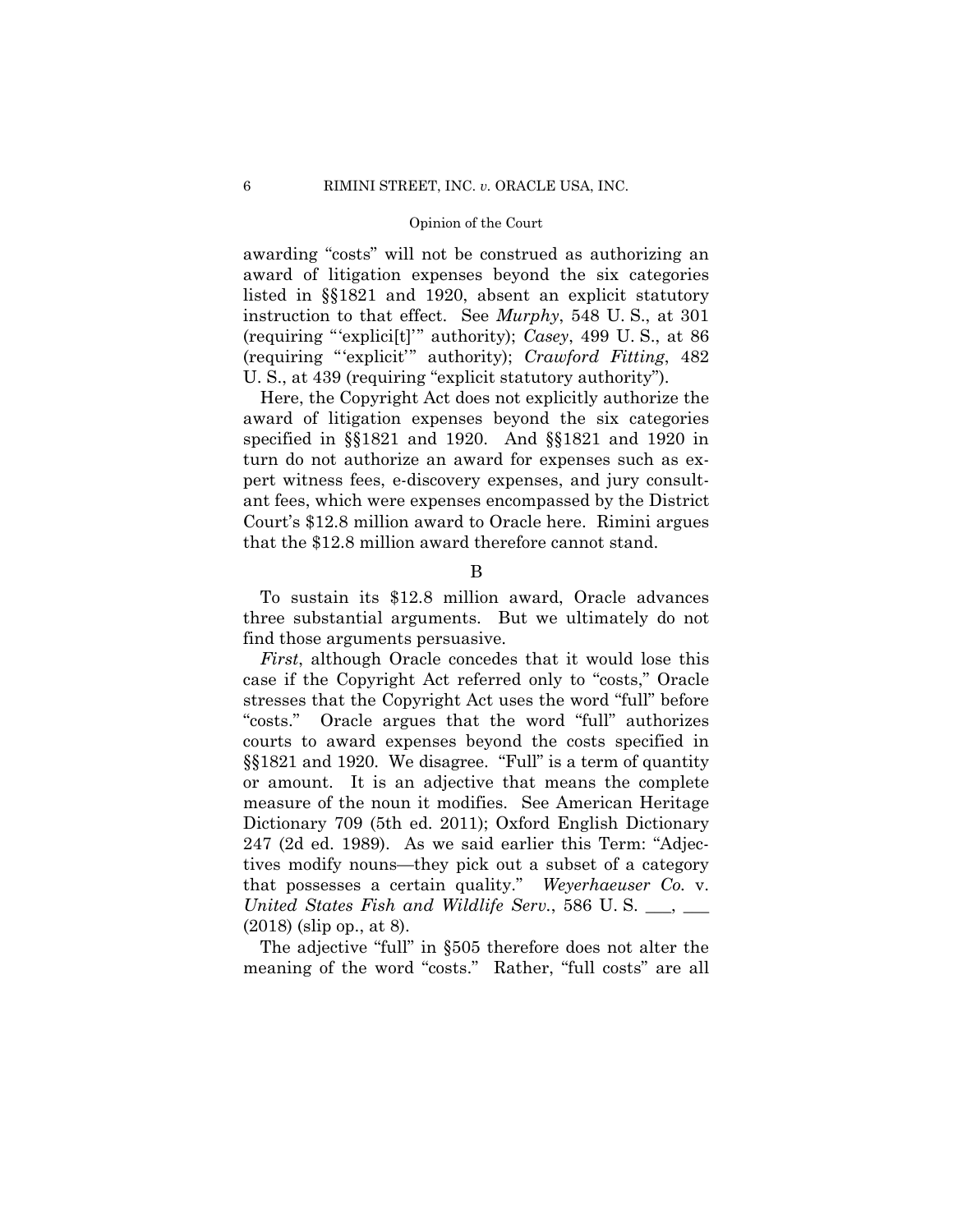the "costs" otherwise available under law. The word "full" operates in the phrase "full costs" just as it operates in other common phrases: A "full moon" means the moon, not Mars. A "full breakfast" means breakfast, not lunch. A "full season ticket plan" means tickets, not hot dogs. So too, the term "full costs" means *costs*, not other expenses.

The dispute here, therefore, turns on the meaning of the word "costs." And as we have explained, the term "costs" refers to the costs generally available under the federal costs statute—§§1821 and 1920. "Full costs" are all the costs generally available under that statute.

*Second*, Oracle maintains that the term "full costs" in the Copyright Act is a historical term of art that encompasses more than the "costs" listed in the relevant costs statute—here, §§1821 and 1920. We again disagree.

Some general background: From 1789 to 1853, federal courts awarded costs and fees according to the relevant state law of the forum State. See *Crawford Fitting*, 482 U. S., at 439−440; *Alyeska Pipeline Service Co.* v. *Wilderness Society*, 421 U. S. 240, 247−250 (1975). In 1853, Congress departed from that state-focused approach. That year, Congress passed and President Fillmore signed a comprehensive federal statute establishing a federal schedule for the award of costs in federal court. *Crawford Fitting*, 482 U. S., at 440; 10 Stat. 161. Known as the Fee Act of 1853, that 1853 statute has "carried forward to today" in §§1821 and 1920 "'without any apparent intent to change the controlling rules.'" *Crawford Fitting*, 482 U. S., at 440. As we have said, §§1821 and 1920 provide a comprehensive schedule of costs for proceedings in federal court.

Now some copyright law background: The term "full [c]osts" appeared in the first copyright statute in England, the Statute of Anne. 8 Anne c.19, §8 (1710). In the United States, the Federal Copyright Act of 1831 borrowed the phrasing of English copyright law and used the same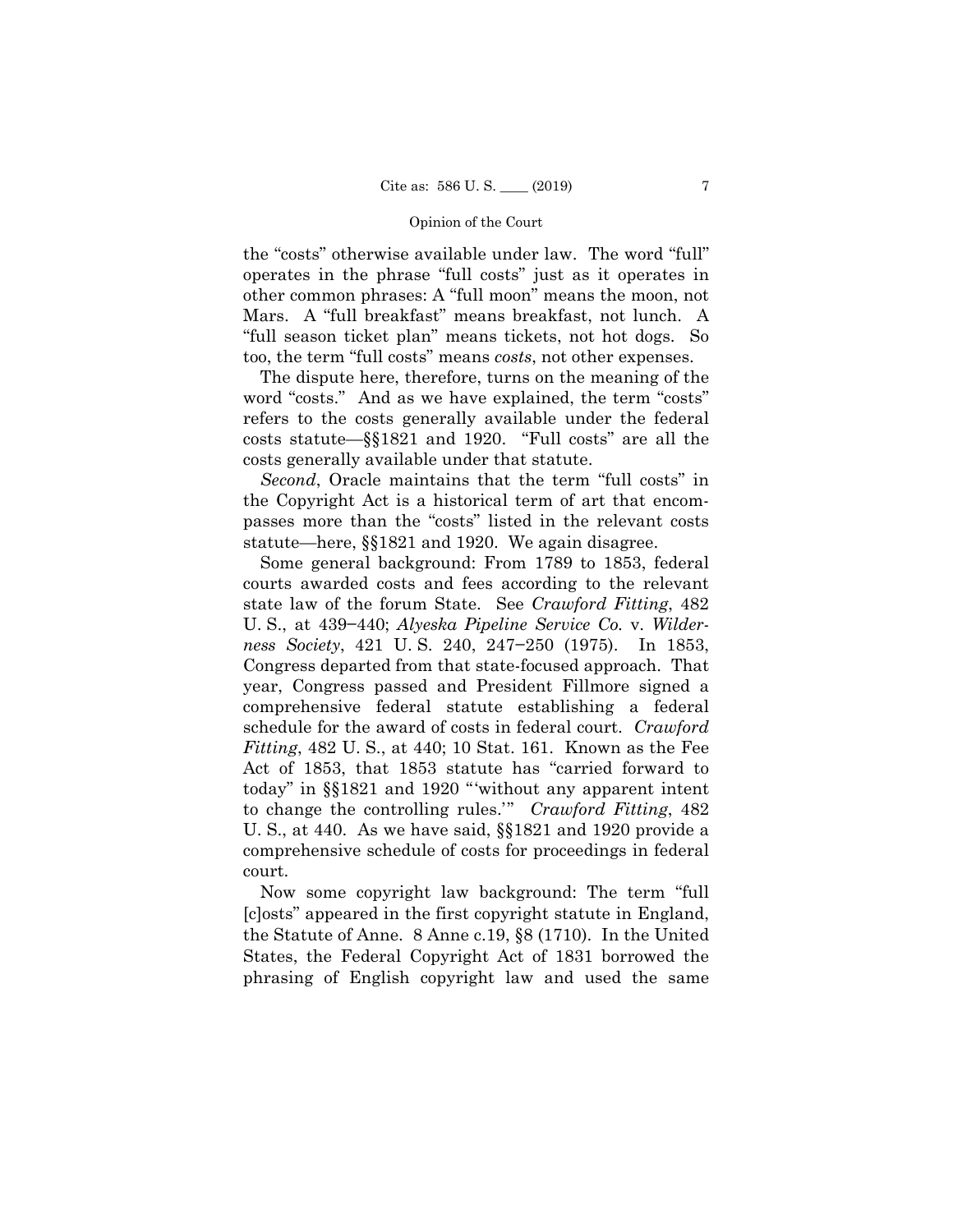term, "full costs." Act of Feb. 3, 1831, §12, 4 Stat. 438– 439. That term has appeared in subsequent revisions of the Copyright Act, through the Act's most recent substantive alterations in 1976. See Act of July 8, 1870, §108, 16 Stat. 215; Copyright Act of 1909, §40, 35 Stat. 1084; Copyright Act of 1976, §505, 90 Stat. 2586.

Oracle argues that English copyright statutes awarding "full costs" allowed the transfer of all expenses of litigation, beyond what was specified in any costs schedule. According to Oracle, Congress necessarily imported that meaning of the term "full costs" into the Copyright Act in 1831. And according to Oracle, that 1831 meaning overrides anything that Congress enacted in any costs statute in 1853 or later.

 individual subject-specific costs statutes were enacted. 482 U. S., at 445. The *Crawford Fitting* principle elimi-To begin with, our decision in *Crawford Fitting* explained that courts should not undertake extensive historical excavation to determine the meaning of costs statutes. We said that §§1821 and 1920 apply regardless of when nates the need for that kind of historical analysis and confirms that the Copyright Act's reference to "full costs" must be interpreted by reference to §§1821 and 1920.

In any event, Oracle's historical argument fails even on its own terms. Oracle has not persuasively demonstrated that as of 1831, the phrase "full costs" had an established meaning in English or American law that covered more than the full amount of the costs listed in the applicable costs schedule. On the contrary, the federal courts as of 1831 awarded costs in accord with the costs schedule of the relevant state law. See *id.*, at 439−440; *Alyeska Pipeline*, 421 U. S., at 250. And state laws at the time tended to use the term "full costs" to refer to, among other things, full cost awards as distinguished from the half, double, or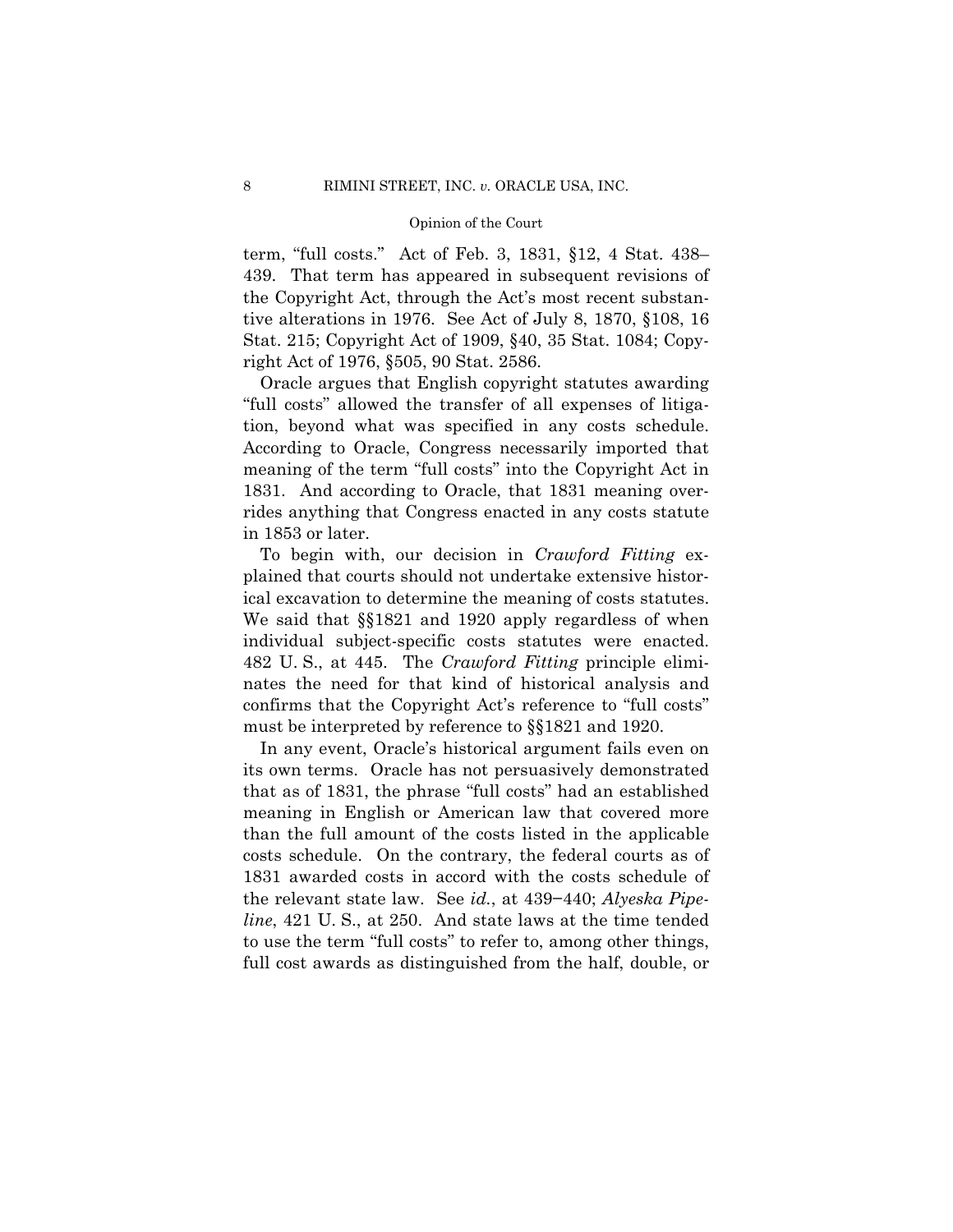treble cost awards that were also commonly available under state law at the time.<sup>2</sup> That usage accorded with the ordinary meaning of the term. At the time, the word "full" conveyed the same meaning that it does today: "Complete; entire; not defective or partial." 1 N. Webster, An American Dictionary of the English Language 89 (1828); see also 1 S. Johnson, A Dictionary of the English Language 817 (1773) ("Complete, such as that nothing further is desired or wanted; Complete without abatement; at the utmost degree"). Full costs did not encompass expenses beyond those costs that otherwise could be awarded under the applicable state law.

 allow awards of litigation expenses that were not ordinarily those specified by the applicable state or federal law. Tr. of The case law since 1831 also refutes Oracle's historical argument. If Oracle's account of the history were correct, federal courts starting in 1831 presumably would have interpreted the term "full costs" in the Copyright Act to available as costs under the applicable costs schedule. But Rimini points out that none of the more than 800 available copyright decisions awarding costs from 1831 to 1976 that is, from the year the term "full costs" first appeared in the Copyright Act until the year that the Act was last significantly amended—awarded expenses other than Oral Arg. 7. Oracle has not refuted Rimini's argument on that point. Oracle cites no §505 cases where federal courts awarded expert witness fees or other litigation expenses of the kind at issue here until the Ninth Circuit's 2005 decision adopting the interpretation of §505 that the Ninth Circuit followed in this case. See *Twentieth Century Fox*,

<sup>2</sup>See, *e.g.*, 1 Laws of Pa., ch. DCXLV, pp. 371, 373 (1810) ("full costs" and "double costs"); 2 Rev. Stat. N. Y., pt. III, ch. X, Tit. 1, §§16, 25 (1836) ("full," "double," and "treble" costs); Rev. Stat. Mass., pt. III, Tit. VI, ch. 121, §§4, 7, 8, 11, 18 (1836) ("one quarter," "full," "double," and "treble" costs).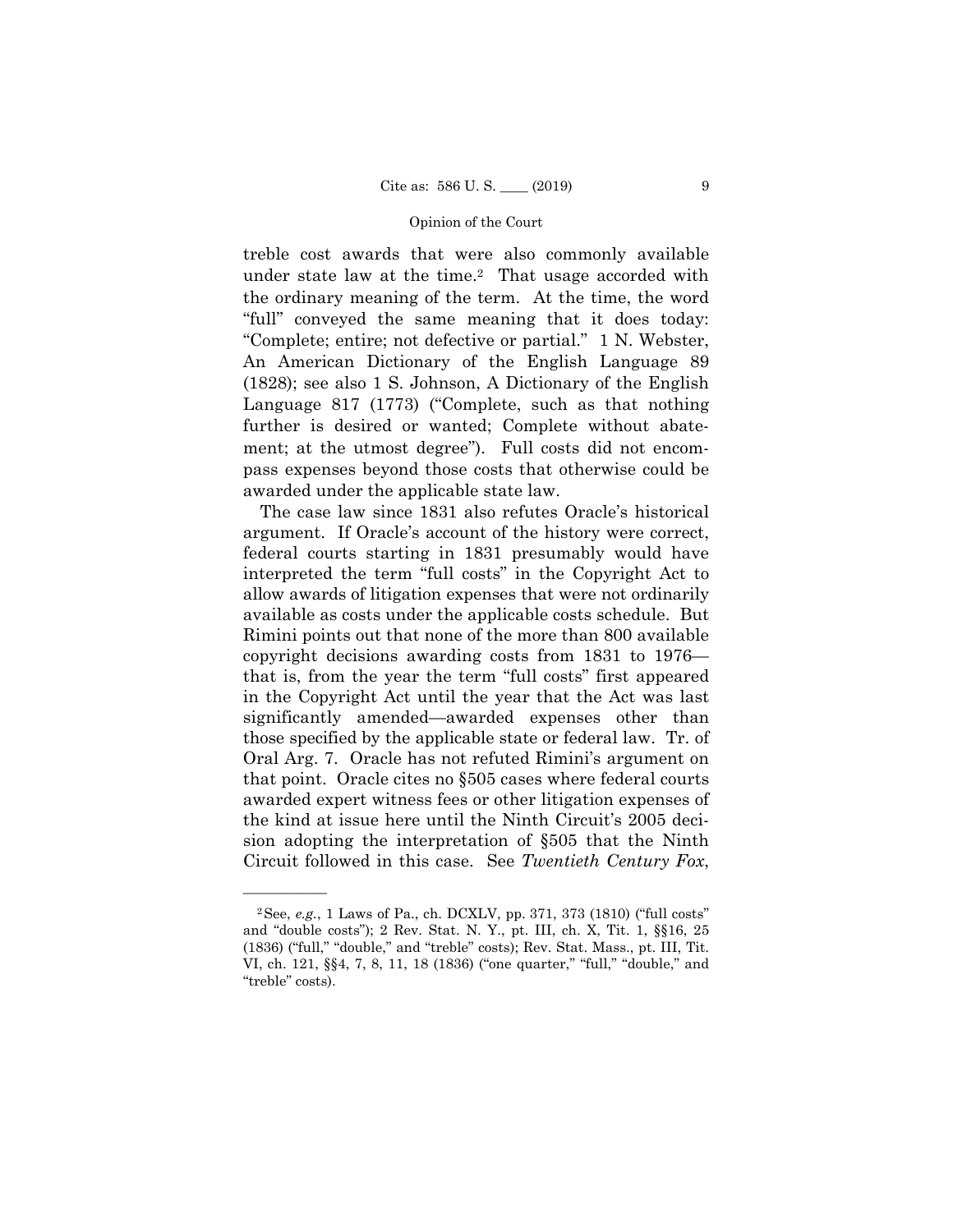## 429 F. 3d 869.

In light of the commonly understood meaning of the term "full costs" as of 1831 and the case law since 1831, Oracle's historical argument falls short. The best interpretation is that the term "full costs" meant in 1831 what it means now: the full amount of the costs specified by the applicable costs schedule.

 *Third*, Oracle advances a variety of surplusage arguments. Oracle contends, for example, that the word "full" would be unnecessary surplusage if Rimini's argument were correct. We disagree. The award of costs in copyright cases was *mandatory* from 1831 to 1976. See §40, 35 Stat. 1084; §12, 4 Stat. 438–439. During that period, the term "full" fixed both a floor and a ceiling for the amount of "costs" that could be awarded. In other words, the term "full costs" required an award of 100 percent of the costs available under the applicable costs schedule.

Oracle says that even if that interpretation of "full costs" made sense before 1976, the meaning of the term "full costs" changed in 1976. That year, Congress amended the Copyright Act to make the award of costs discretionary rather than mandatory. See §505, 90 Stat. 2586. According to Oracle, after Congress made the costs award discretionary, district courts could award any amount of costs up to 100 percent and so Rimini's reading of the word "full" now adds nothing to "costs." If we assume that Congress in 1976 did not intend "full" to be surplusage, Oracle argues that Congress must have employed the term "full" to mean expenses beyond the costs specified in §§1821 and 1920.

For several reasons, that argument does not persuade us.

To begin with, even if the term "full" lacked any continuing significance after 1976, the meaning of "costs" did not change. The term "costs" still means those costs specified in §§1821 and 1920. It makes little sense to think that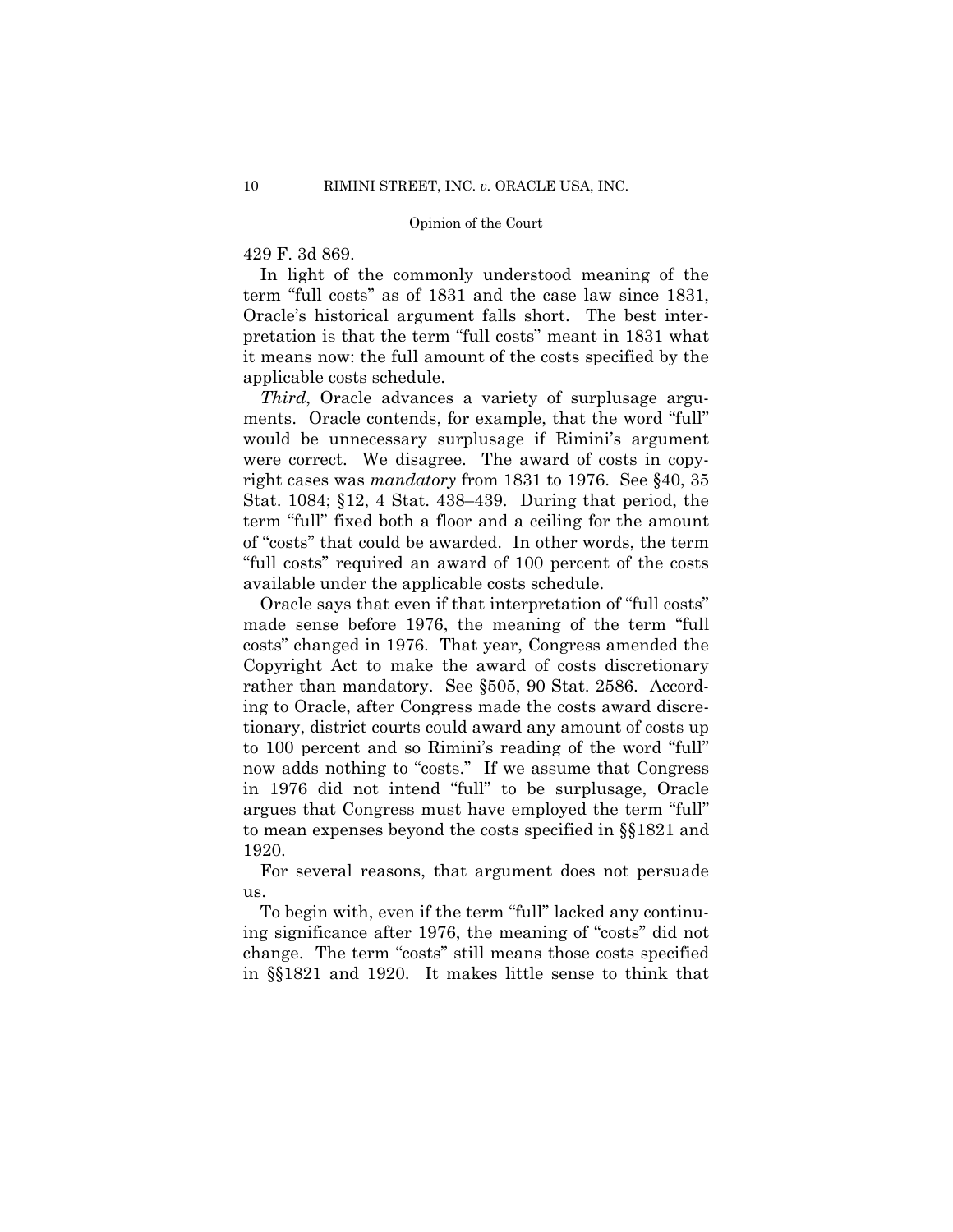discretionary rather than mandatory, silently expanded the kinds of expenses that a court may otherwise award as Congress in 1976, when it made the award of full costs costs in copyright suits.3

Moreover, Oracle's interpretation would create its own redundancy problem by rendering the second sentence of §505 largely redundant. That second sentence provides: "Except as otherwise provided by this title, the court may also award a reasonable attorney's fee to the prevailing party as part of the costs." 17 U. S. C. §505. If Oracle were right that "full costs" covers all of a party's litigation expenditures, then the first sentence of §505 would presumably already cover attorney's fees and the second sentence would be largely unnecessary. In order to avoid some redundancy, Oracle's interpretation would create other redundancy.

Finally, even if Oracle is correct that the term "full" has become unnecessary or redundant as a result of the 1976 amendment, Oracle overstates the significance of statutory surplusage or redundancy. Redundancy is not a silver bullet. We have recognized that some "redundancy is 'hardly unusual' in statutes addressing costs." *Marx* v. *General Revenue Corp.*, 568 U. S. 371, 385 (2013). If one possible interpretation of a statute would cause some redundancy and another interpretation would avoid redundancy, that difference in the two interpretations can supply a clue as to the better interpretation of a statute. But only a clue. Sometimes the better overall reading of the statute contains some redundancy.

<sup>3</sup>Rimini further suggests that "full" still has meaning after 1976 because the statute gives the district court discretion to award either full costs or no costs, unlike statutes that refer only to "costs," which allow courts to award any amount of costs up to full costs. In light of our disposition of the case, we need not and do not consider that argument.